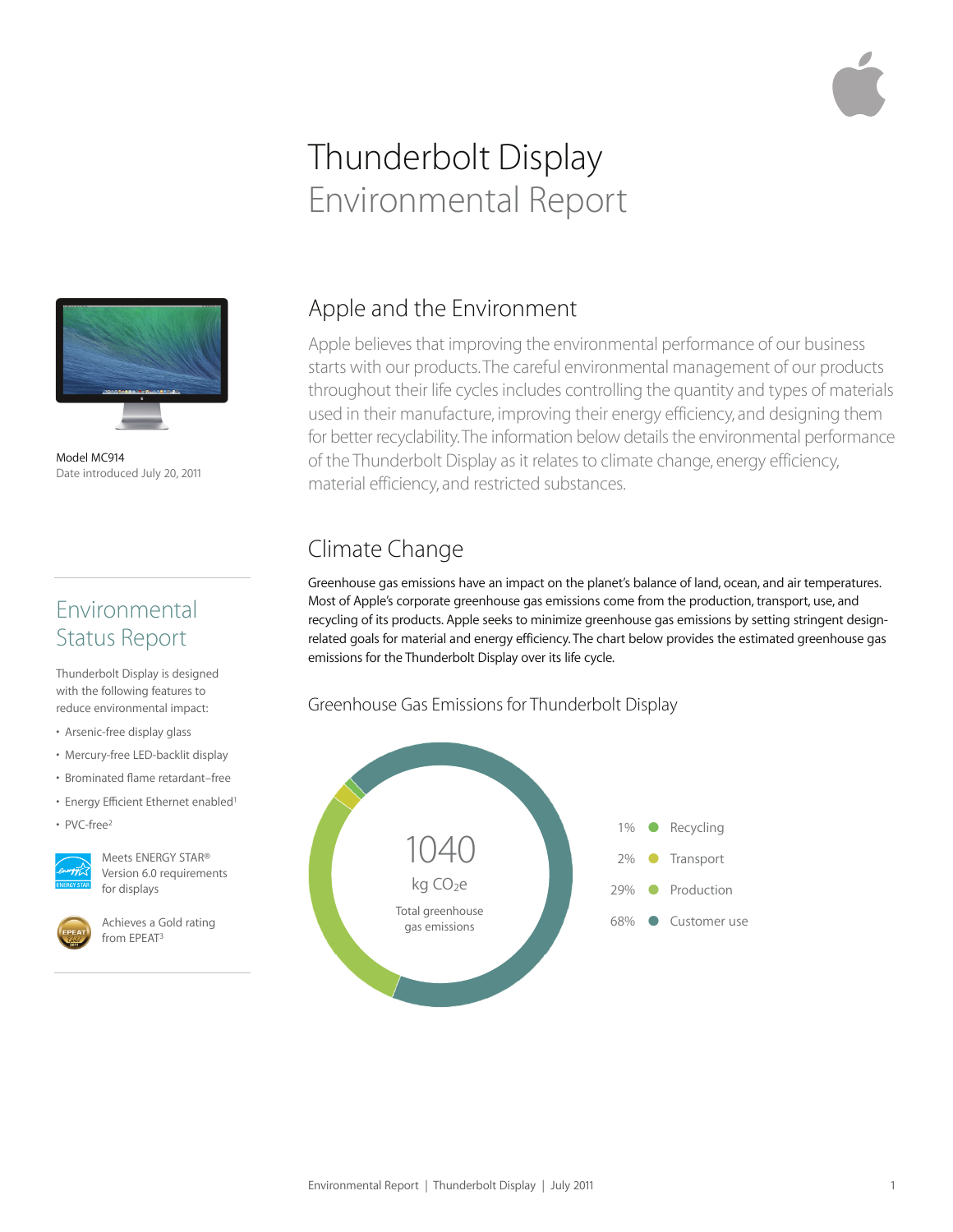# Energy Efficiency

Because one of the largest portions of product-related greenhouse gas emissions results from actual use, energy efficiency is a key part of each product's design. Apple products use power-efficient components and software that can intelligently power them down during periods of inactivity. The result is that the Thunderbolt Display is energy efficient right out of the box.

The Thunderbolt Display outperforms the stringent requirements of the ENERGY STAR Program Requirements for Displays Version 6.0. The following table details the power consumed in different use modes.

#### Power Consumption for Thunderbolt Display

| Mode                    | 100V  | 115V  | 230V  |
|-------------------------|-------|-------|-------|
| Off                     | 0.40W | 0.43W | 0.45W |
| Sleep                   | 1.04W | 1.03W | 1.04W |
| On                      | 105W  | 104W  | 102W  |
| Power supply efficiency | 89.0% | 89.0% | 89.0% |

### Material Efficiency

Apple's ultracompact product and packaging designs lead the industry in material efficiency. Reducing the material footprint of a product helps maximize shipping efficiency. It also helps reduce energy consumed during production, and material waste generated at the end of the product's life. The chart below details the materials used in the Thunderbolt Display.



#### Material Use for Thunderbolt Display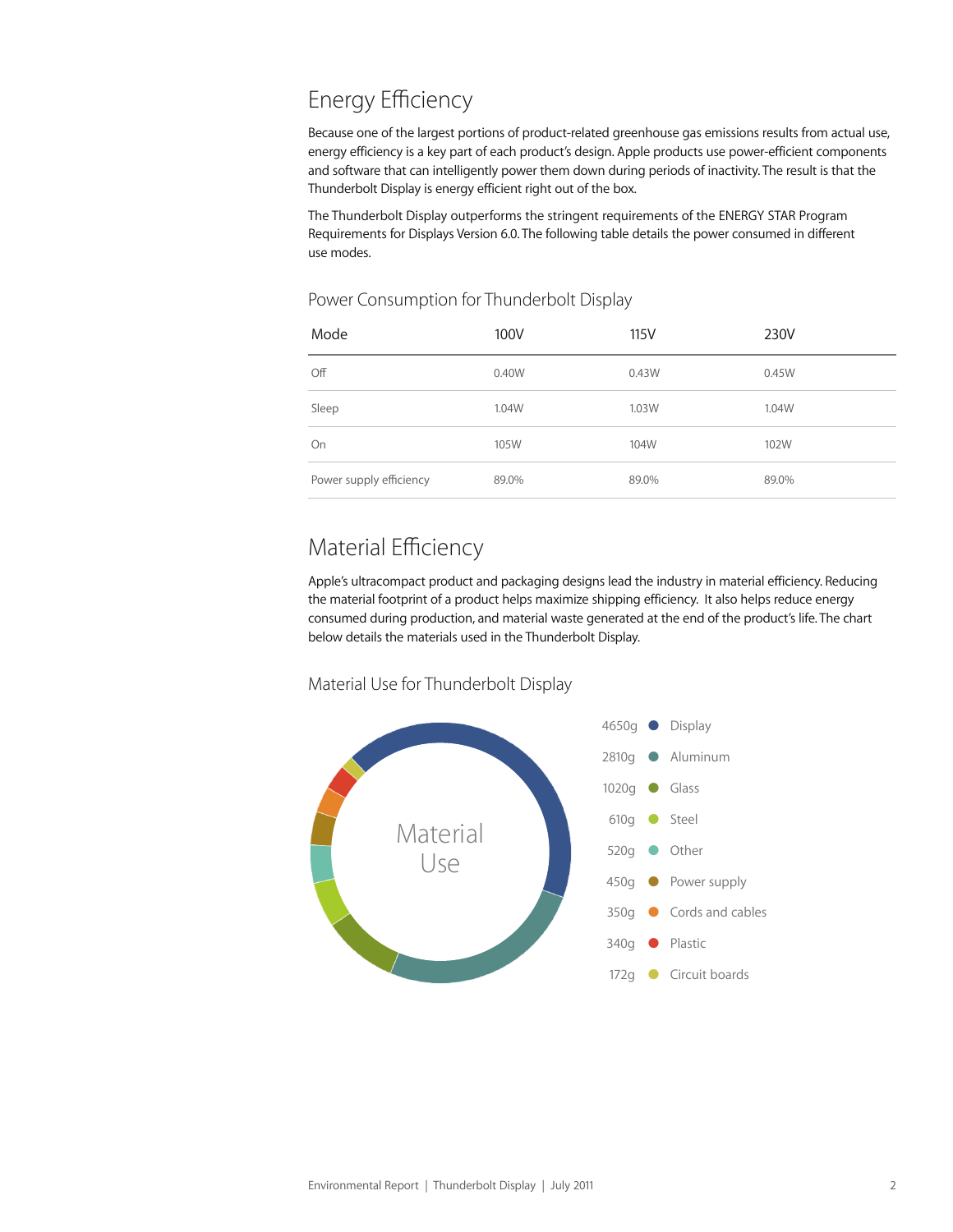

#### Packaging

The packaging design for the Thunderbolt Display uses corrugated cardboard made from a minimum of 35 percent post-consumer recycled content. The following table details the materials used in its packaging.

#### Packaging Breakdown for Thunderbolt Display

| Material                      | Retail box | Retail and shipping box |
|-------------------------------|------------|-------------------------|
| Paper (corrugate, paperboard) | 2360g      | 3890g                   |
| Expanded polystyrene          | 660g       | 660g                    |
| Polypropylene (film, fabric)  | 65q        | 65q                     |
| Other plastics                | 16g        | 16q                     |

### Restricted Substances

Apple has long taken a leadership role in restricting harmful substances from its products and packaging. As part of this strategy, all Apple products comply with the strict European Directive on the Restriction of the Use of Certain Hazardous Substances in Electrical and Electronic Equipment, also known as the RoHS Directive. Examples of materials restricted by RoHS include lead, mercury, cadmium, hexavalent chromium, and the brominated flame retardants (BFRs) PBB and PBDE. The Thunderbolt Display goes even further than the requirements of the RoHS Directive by incorporating the following more aggressive restrictions:

- Arsenic-free display glass
- Mercury-free LED-backlit display
- BFR-free
- PVC-free internal cables
- PVC-free AC power cord available in all regions except India and South Korea



### Recycling

Through ultra-efficient design and the use of highly recyclable materials, Apple has minimized material waste at the product's end of life. In addition, Apple offers and participates in various product take-back and recycling programs in 95 percent of the regions where Apple products are sold. All products are processed in the country or region in which they are collected. For more information on how to take advantage of these programs, visit www.apple.com/recycling.